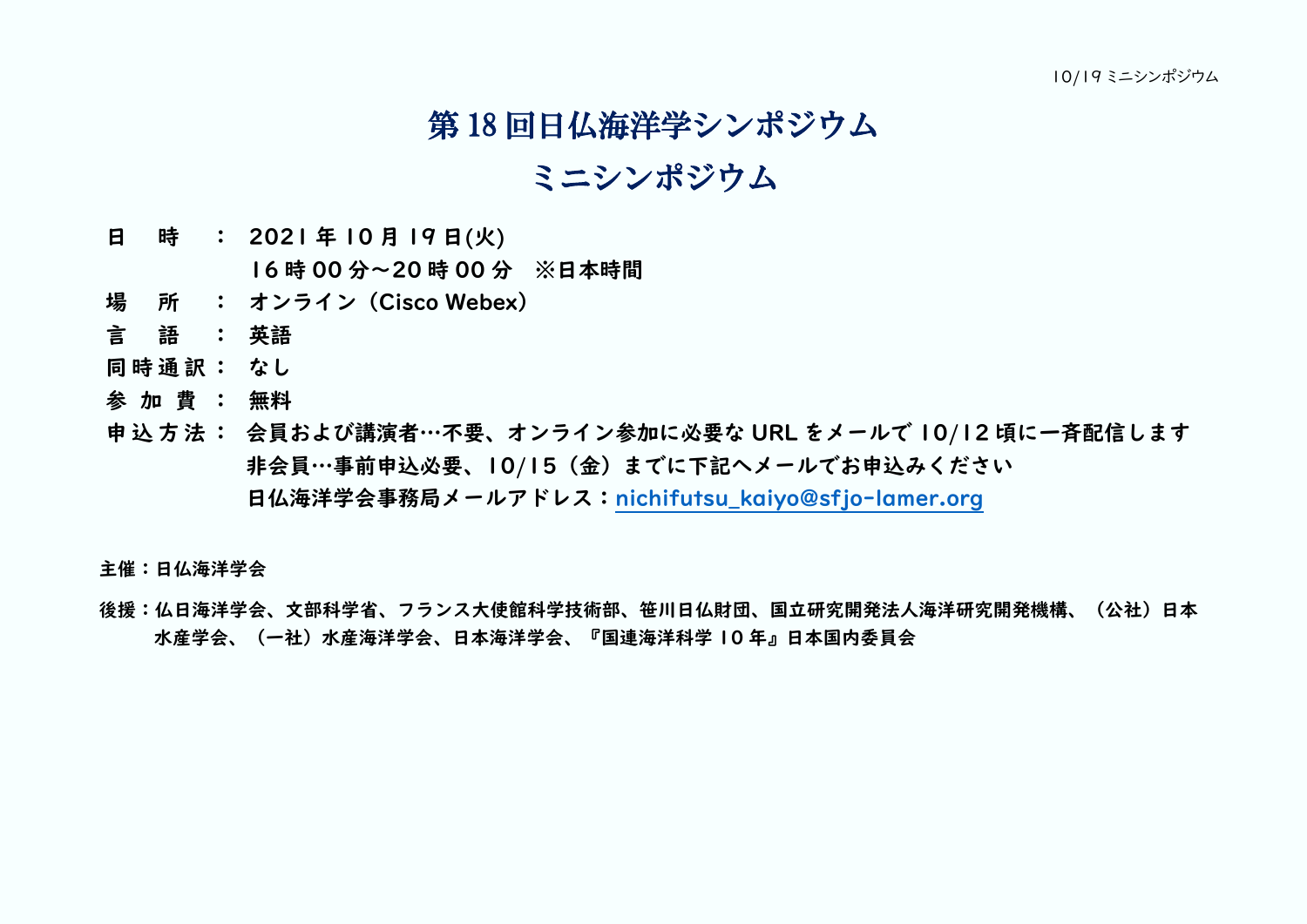## ■趣旨

地球上の生物の多様性と海洋の健全性を維持することは、世界の人類の福祉にとって重要であるに もかかわらず、持続不可能な慣行の直接的な結果として、必要不可欠な資源が危険にさらされている。 持続可能な開発は、技術的な解決策や政治的な規制、金融商品だけでは達成できず、考え方や行動様式 を変える必要がある。

「国連海洋科学の 10 年(UN Decade of Ocean Science for Sustainable Development: UNDOS)」では、2030 年までに世界中の研究機関・科学者が連携して、今後 10 年間の活動により 持続可能な「the Ocean We Want」(私たちの望む海)の実現を目指している。

UNDOS では、きれいな海、健全で回復力のある海、予測できる海、安全な海、生産的な海、万人に 開かれた海、夢のある魅力的な海、という 7 つの成果にまとめた。海洋に迫っている危機を乗り越え、 持続的な世界をつくるために社会を変革しなければならないという UNDOS と共通の問題意識から、 第18回日仏海洋学シンポジウムが組織された。ウェブを用いるミニシンポジウムでは、日仏ごとにそ れぞれ 6 人による 6 題の講演を行う。それぞれの講演内容と関係の深い UNDOS の成果を選び、その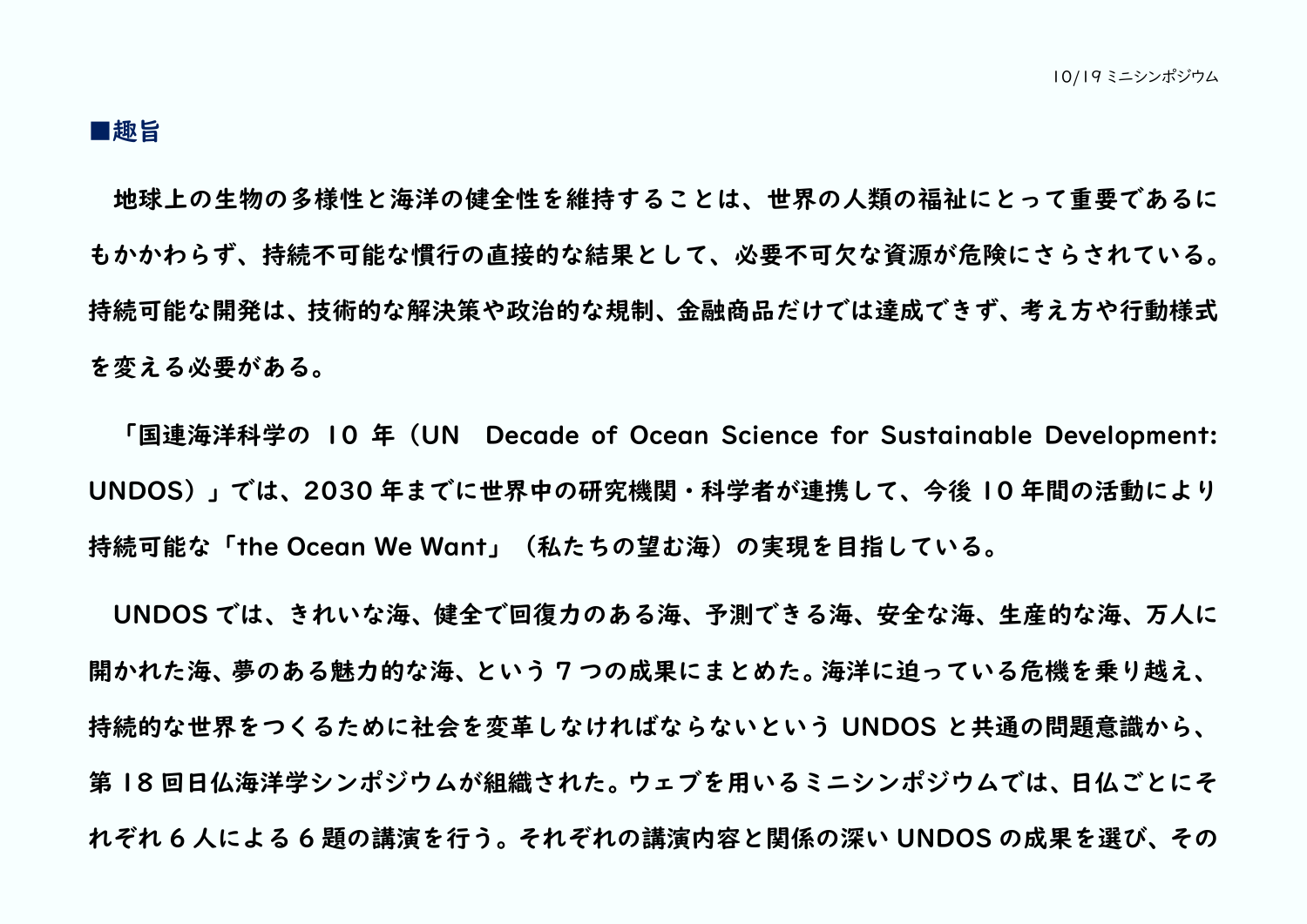順番に発表を行う。このシンポジウムが、より多くの人々の海についての理解を増進し、海を評価でき る社会が築かれる一助となることを願っている。

## ■プログラム

| Time (JST)         | Title                                                                                                                                                  | Speaker                       | The Ocean We Want for a sustainable<br>future is represented by seven<br><b>Decade Outcomes</b> |
|--------------------|--------------------------------------------------------------------------------------------------------------------------------------------------------|-------------------------------|-------------------------------------------------------------------------------------------------|
| $16:00 \sim 16:20$ | Plastics contamination in the<br>coastal areas around Japan                                                                                            | Hisayuki ARAKAWA              | I. A Clean Ocean                                                                                |
| $16:20 \sim 16:40$ | Environmental Conservation of the<br>Seto Inland Sea, Japan                                                                                            | Kuningo TADA                  | I. A Clean Ocean                                                                                |
| $6:40 \sim 17:00$  | Marine biodiversity in the<br>Mediterranean, in the era of global<br>warming                                                                           | Charles-François BOUDOURESQUE | 2. A Healthy and Resilient Ocean                                                                |
| $17:00 \sim 17:20$ | Diversity of polydorid species<br>(Polychaeta: Spionidae) in the<br>English Channel (France) and on<br>the Pacific Coast of Tohoku District<br>(Japan) | Jean-Claude DAUVIN            | 2. A Healthy and Resilient Ocean                                                                |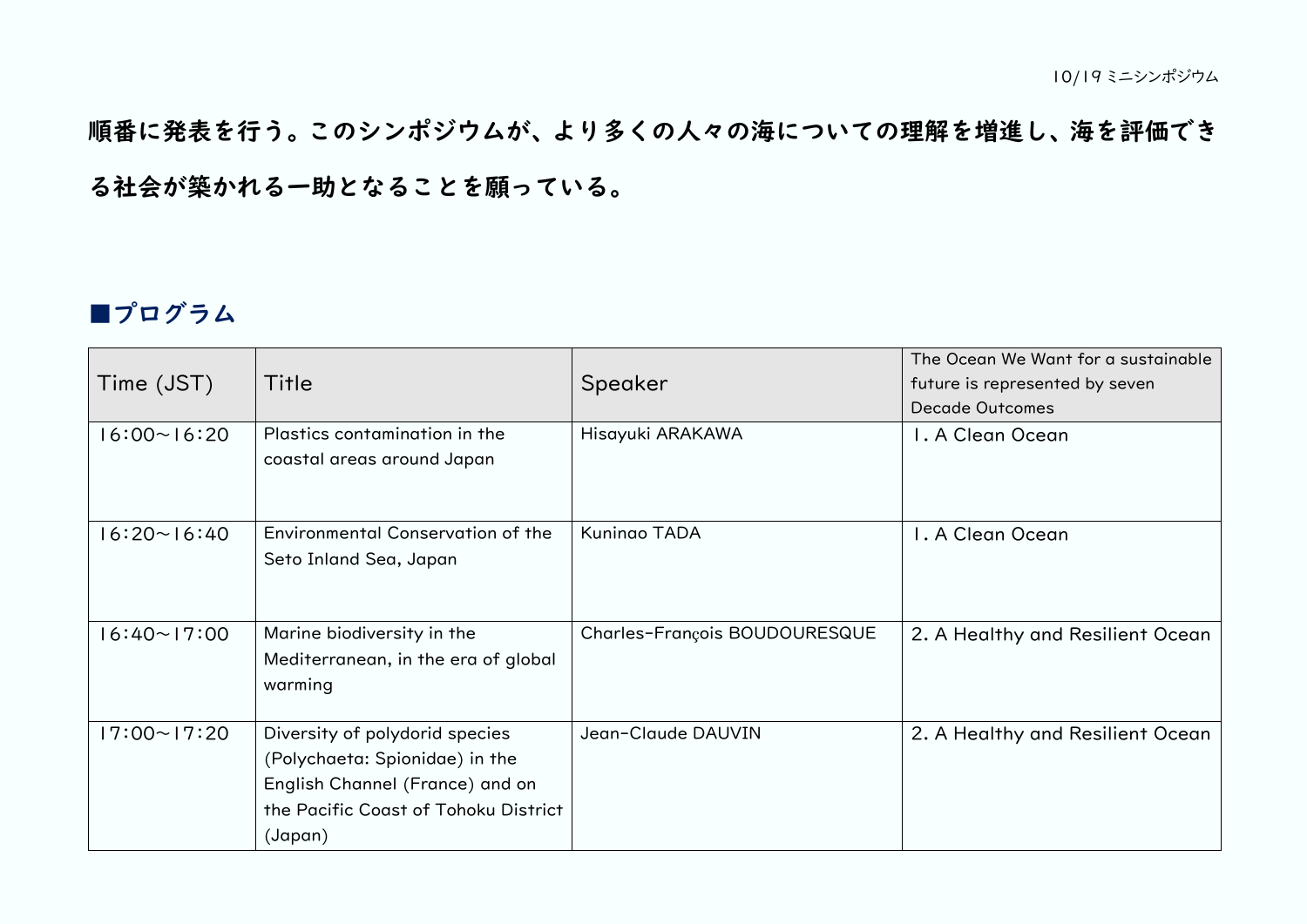| $17:20 \sim 17:40$ | <b>Toward Prediction of Interaction</b><br><b>Between Coastal Circulation and</b><br>the Kuroshio                                                                                 | Kiyoshi TANAKA         | 3. A Predicted Ocean                                      |
|--------------------|-----------------------------------------------------------------------------------------------------------------------------------------------------------------------------------|------------------------|-----------------------------------------------------------|
| $17:40 \sim 18:00$ | Influence of global warming on<br>spatial distribution of Sargassum<br>horneri in northwestern Pacific                                                                            | Teruhisa KOMATSU       | 3. A Predicted Ocean                                      |
| $18:00 \sim 18:20$ | How frequently can we observe<br>winds and waves for safer maritime<br>transport?                                                                                                 | Kaoru ICHIKAWA         | 4. A Safe Ocean                                           |
| $18:20 \sim 18:40$ | Safe seas through safe fishing<br>work                                                                                                                                            | Hideyuki TAKAHASHI     | 4. A Safe Ocean                                           |
| $18:40 \sim 19:00$ | Sustainable development and<br>responsible exploitation. As an<br>example, the management and<br>exploitation of diadromous species<br>in the context of Small-Scale<br>Fisheries | <b>Patrick PROUZET</b> | 5. A Sustainably Harvested and<br><b>Productive Ocean</b> |
| $19:00 \sim 19:20$ | Ecosystem-Based Management<br>approach applying to Artificial<br>Reefs assessment: a case study of<br>network analysis in Capbreton,<br>France                                    | Jessica SALAÜN         | 5. A Sustainably Harvested and<br><b>Productive Ocean</b> |
| $19:20 \sim 19:40$ | Failure of bivalve foundation<br>species recruitment in a context of<br>extreme heat wave event                                                                                   | <b>Franck LAGARDE</b>  | 5. A Sustainably Harvested and<br><b>Productive Ocean</b> |